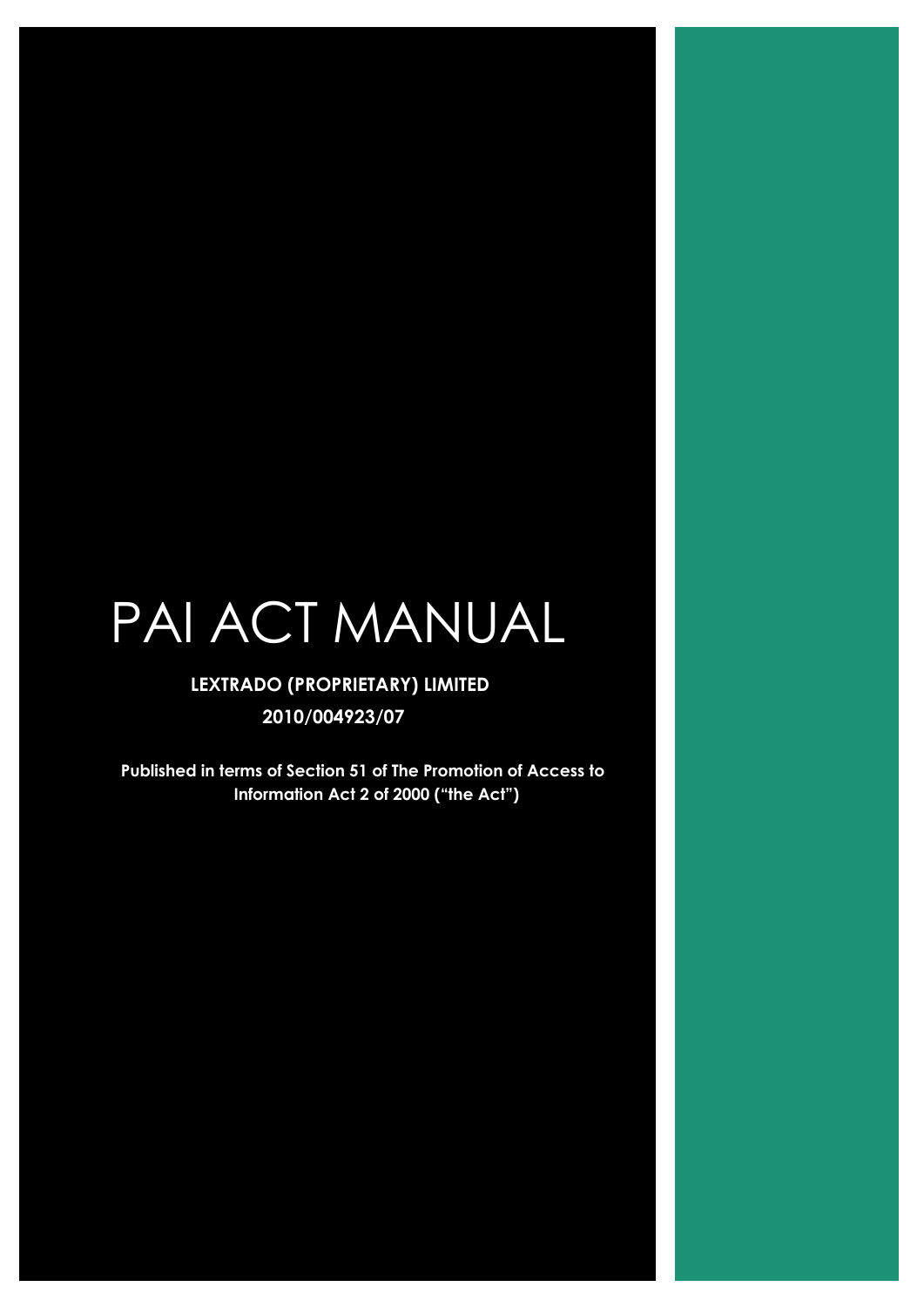

# **INDEX**

| 5. Guide To The Promotion Of Access To Information Act 2 Of 2000 (Section 51(1)(b) read with |
|----------------------------------------------------------------------------------------------|
|                                                                                              |
| 6. Automatic Disclosure - Categories Of Records Available Without Having To Request Access   |
|                                                                                              |
|                                                                                              |
|                                                                                              |
|                                                                                              |
|                                                                                              |
|                                                                                              |
|                                                                                              |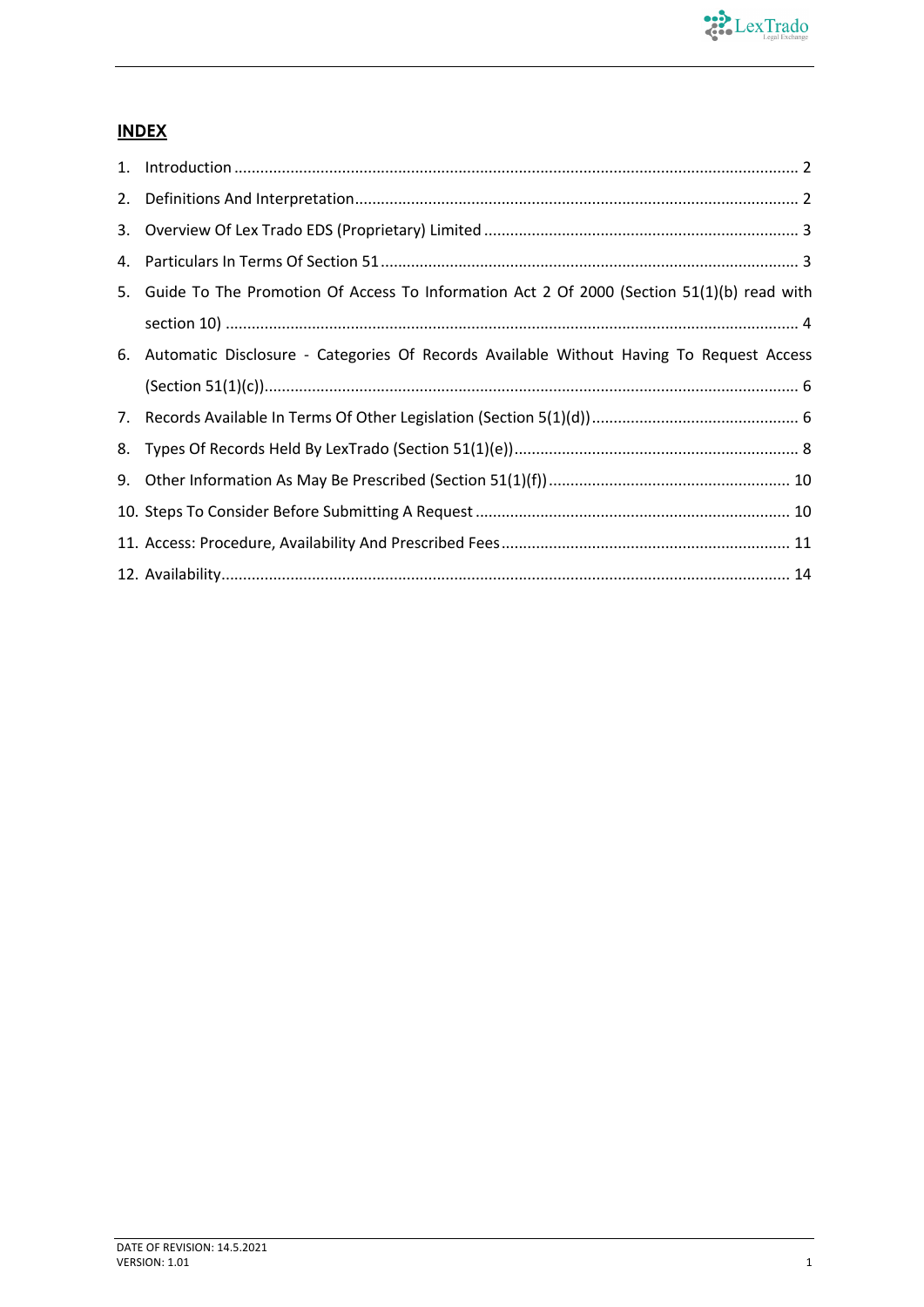

# **1. Introduction**

This information manual ("Manual") provides an outline of the types of records held by Lex Trado EDS (Pty) Ltd ("LexTrado", "Company") and explains how one may submit Requests for access to these records in terms of the Promotion of Access to Information Act 2 of 2000 ("PAI Act", "Act")( https://www.justice.gov.za/legislation/acts/2000-002.pdf ).

This Manual has been prepared in accordance with Section 51 of the Act, giving effect to everyone's constitutional right of having access to information held by private sector bodies (i.e. companies) or public bodies (i.e. Government institutions) where such access is needed for the exercise and/ or protection of the Requester's rights; this Manual aims to facilitate Requests for access to the relevant or applicable records.

# **2. Definitions And Interpretation**

- 2.1. Unless the context clearly indicates otherwise, the following terms shall have the meanings assigned to them hereunder -
	- 2.1.1. **"Information Officer"** means the person acting on behalf of LexTrado and discharging the duties and responsibilities assigned to the head of LexTrado by the Act. The Information Officer is duly authorised to act as such, with such authorisation having been confirmed by the head of LexTrado in writing;
	- 2.1.2. "**LexTrado**" means Lex Trado EDS (Proprietary) Limited as more fully described in Overview, hereunder;
	- 2.1.3. "**Manual**" means this manual published in compliance with Section 51 of the Act;
	- 2.1.4. "**PAI Act**" means the Promotion of Access to Information Act 2 of 2000, as amended from time to time:
	- 2.1.5. "**Record**" means any recorded information, regardless of form or medium, which is in the possession or under the control of LexTrado, irrespective of whether or not it was created by LexTrado;
	- 2.1.6. "**Request**" means a Request for access to a Record held by LexTrado;
	- 2.1.7. "**Requester**" means any person, including a public body or an official thereof, making a Request for access to a Record held by LexTrado and includes any person acting on behalf of that person;
	- 2.1.8. "**SAHRC**" means the South African Human Rights Commission; and
	- 2.1.9. "**SARS**" means the South African Revenue Service.
- 2.2. Unless a contrary intention clearly appears, words signifying:
	- 2.2.1. the singular includes the plural and vice versa;
	- 2.2.2. any one gender includes the other genders and vice versa; and
	- 2.2.3. natural persons include juristic persons.
- 2.3. Unless otherwise stated, terms defined in the Act shall have the same meaning in this Manual.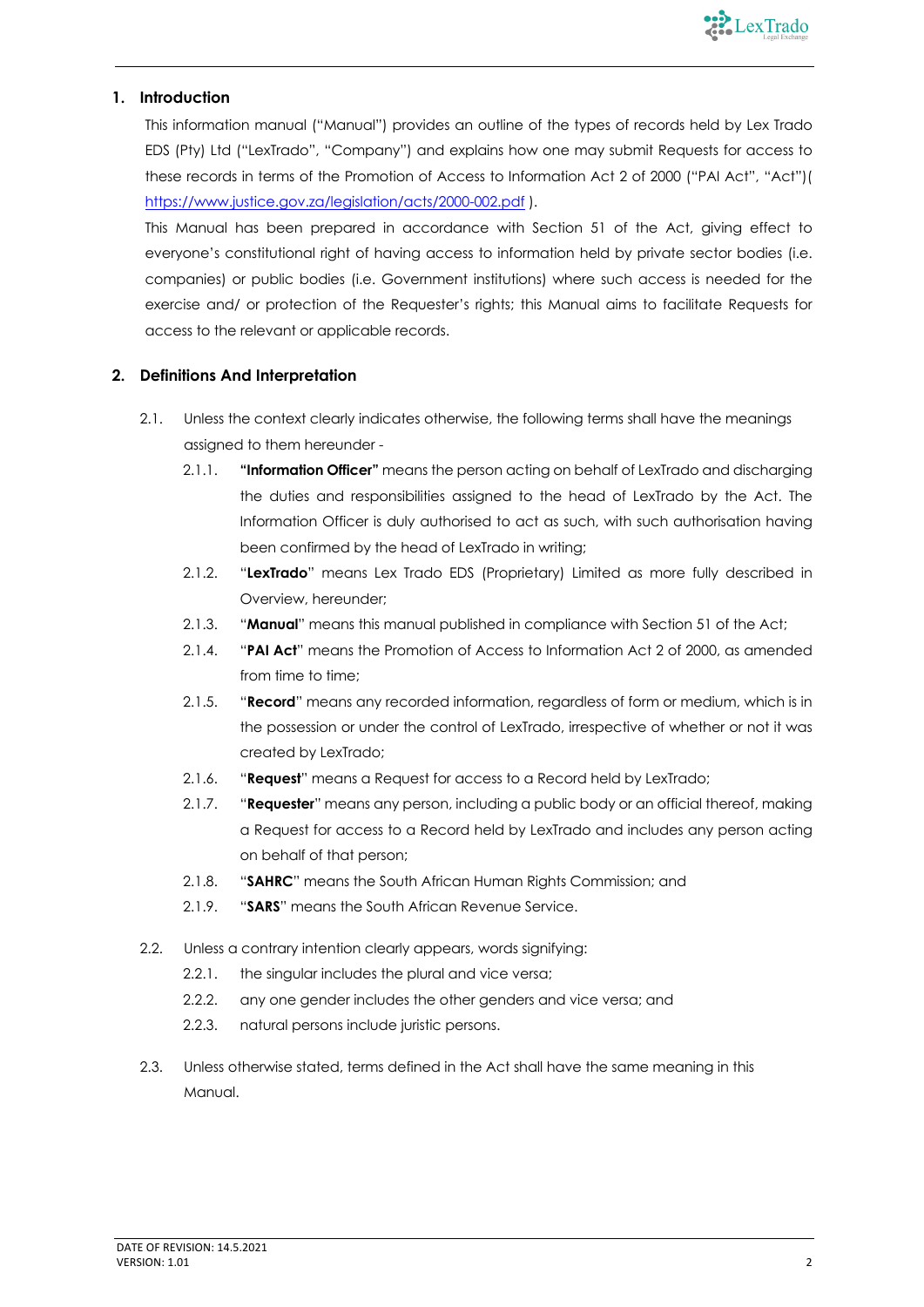

# **3. Overview Of Lex Trado EDS (Proprietary) Limited**

- 3.1. LexTrado EDS (Proprietary) Limited is a private company incorporated in terms of the company laws of the Republic of South Africa. LexTrado is an independent firm specialising in digital support services, Virtual Data Rooms, hosting of sensitive data in an encrypted and highly secure environment, hosting of ICT systems for companies in business rescues or under liquidation for financial wind-up and digital escrow services.
- 3.2. Services provided include:
	- 3.2.1. E-Discovery Hosting & Digital Case Review Platforms
	- 3.2.2. Technology Assisted Review
	- 3.2.3. Digital Case Management System
	- 3.2.4. Document Conversion/ Scanning Services
	- 3.2.5. Digital Escrow Services
	- 3.2.6. Secure Hosting
	- 3.2.7. IT Due Diligence and Mergers & Acquisitions
	- 3.2.8. Digital Vault
	- 3.2.9. Data Processing
	- 3.2.10. Managed Document Review
	- 3.2.11. Early Case Assessment (ECA)

Visit https://www.lextrado.com/services/ for a full description of LexTrado's services.

# **4. Particulars In Terms Of Section 51**

4.1. Company Contact Details (Section 51(1)(a)):

| Full Name:               | Lex Trado EDS (Proprietary) Limited |  |  |  |  |  |
|--------------------------|-------------------------------------|--|--|--|--|--|
| <b>Physical Address:</b> | Unit 6, Norma Jean Square           |  |  |  |  |  |
|                          | 244 Jean Avenue                     |  |  |  |  |  |
|                          | Centurion                           |  |  |  |  |  |
|                          | Gauteng                             |  |  |  |  |  |
|                          | 0157                                |  |  |  |  |  |
| Postal Address:          | P.O. Box 10312                      |  |  |  |  |  |
|                          | Centurion                           |  |  |  |  |  |
|                          | Gauteng                             |  |  |  |  |  |
|                          | 0046                                |  |  |  |  |  |
| Telephone Number:        | +27 12 664 0066                     |  |  |  |  |  |
| E-mail:                  | info@lextrado.co.za                 |  |  |  |  |  |
| Website:                 | https://www.lextrado.co.za/         |  |  |  |  |  |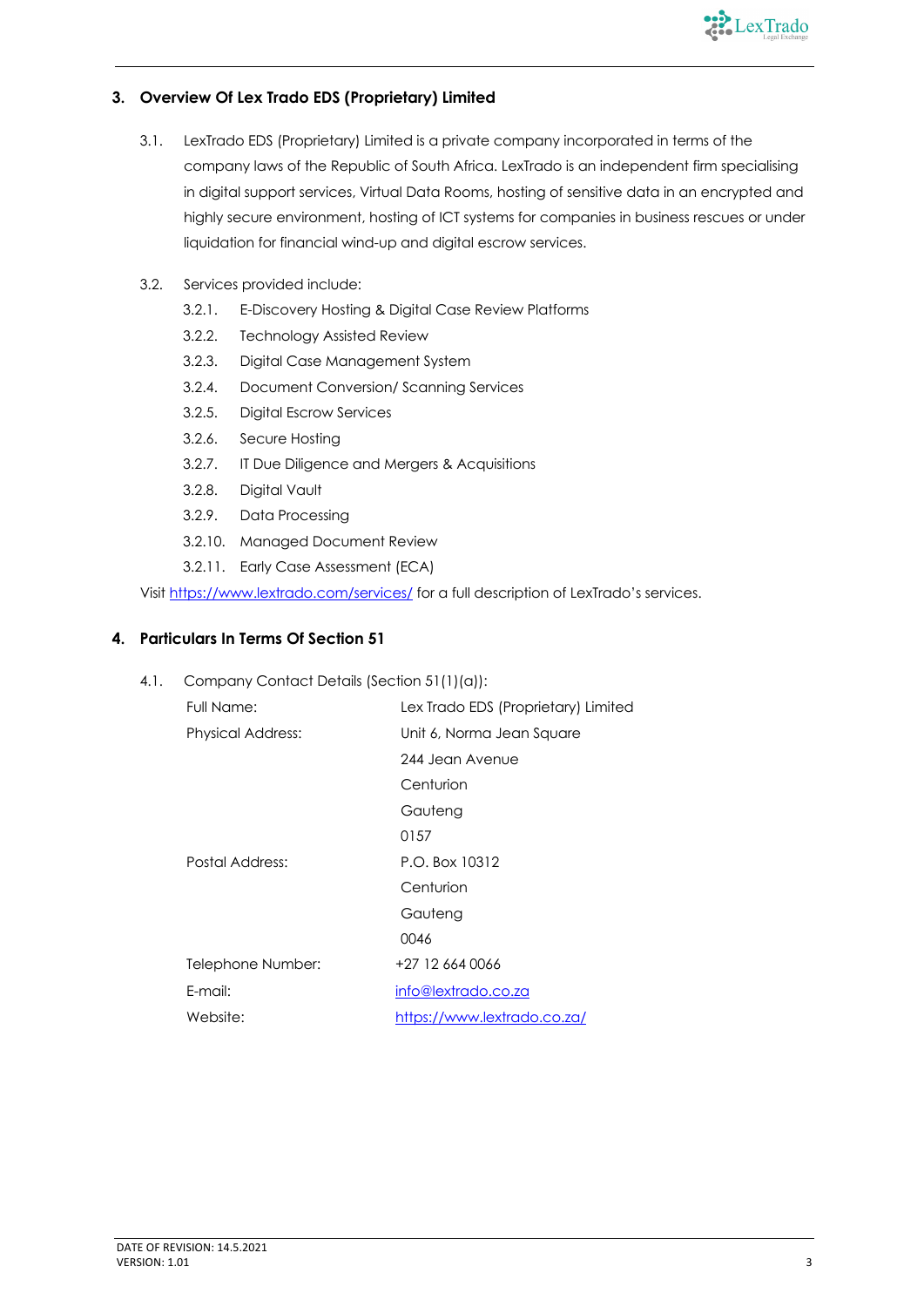

| 4.2. | Contact details of Designated Information Officer (Section 51(1)(a)): |                           |  |  |  |  |  |  |  |
|------|-----------------------------------------------------------------------|---------------------------|--|--|--|--|--|--|--|
|      | Designated Information                                                | <b>MARIUS MYBURGH</b>     |  |  |  |  |  |  |  |
|      | Officer:                                                              |                           |  |  |  |  |  |  |  |
|      | <b>Physical Address:</b>                                              | Unit 6, Norma Jean Square |  |  |  |  |  |  |  |
|      |                                                                       | 244 Jean Avenue           |  |  |  |  |  |  |  |
|      |                                                                       | Centurion                 |  |  |  |  |  |  |  |
|      |                                                                       | Gauteng                   |  |  |  |  |  |  |  |
|      |                                                                       | 0157                      |  |  |  |  |  |  |  |
|      | Postal Address:                                                       | P.O. Box 10312            |  |  |  |  |  |  |  |
|      |                                                                       | Centurion                 |  |  |  |  |  |  |  |
|      |                                                                       | Gauteng                   |  |  |  |  |  |  |  |
|      |                                                                       | 0046                      |  |  |  |  |  |  |  |
|      | Telephone Number:                                                     | +27 12 664 0066           |  |  |  |  |  |  |  |
|      | E-mail:                                                               | marius@cyanre.co.za       |  |  |  |  |  |  |  |

# **5. Guide To The Promotion Of Access To Information Act 2 Of 2000 (Section 51(1)(b) read with section 10)**

- 5.1. In terms of the Act, a Requester may be granted access to records held by a private body. This access is subject to the records being required for the exercise or protection of any right. Should a public body lodge a complaint, in order to receive access, the public body must be acting in the public interest.
- 5.2. In terms of section 10 of the Act, the South African Human Rights Commission (SAHRC) compiled an Information Guide ("Guide"), containing information for the purposes of exercising your Constitutional rights. The Guide is set out in an easy to understand form to assist Requesters with exercising any right contemplated in the Act. Requesters are referred to this guide which is available on the SAHRC's website at: http://www.sahrc.org.za. It describes, in each official language:
	- 5.2.1. What the objectives of the Act are.
	- 5.2.2. The details of the private body.
	- 5.2.3. The process that needs to be followed in order to make a Request.
	- 5.2.4. How to get copies of the Guide at no charge.
	- 5.2.5. How to get access to the manual of a private body.
	- 5.2.6. All the remedies available in law to you.
- 5.3. SAHRC contact details:

Postal Address: Private Bag 2700 Houghton Johannesburg 2041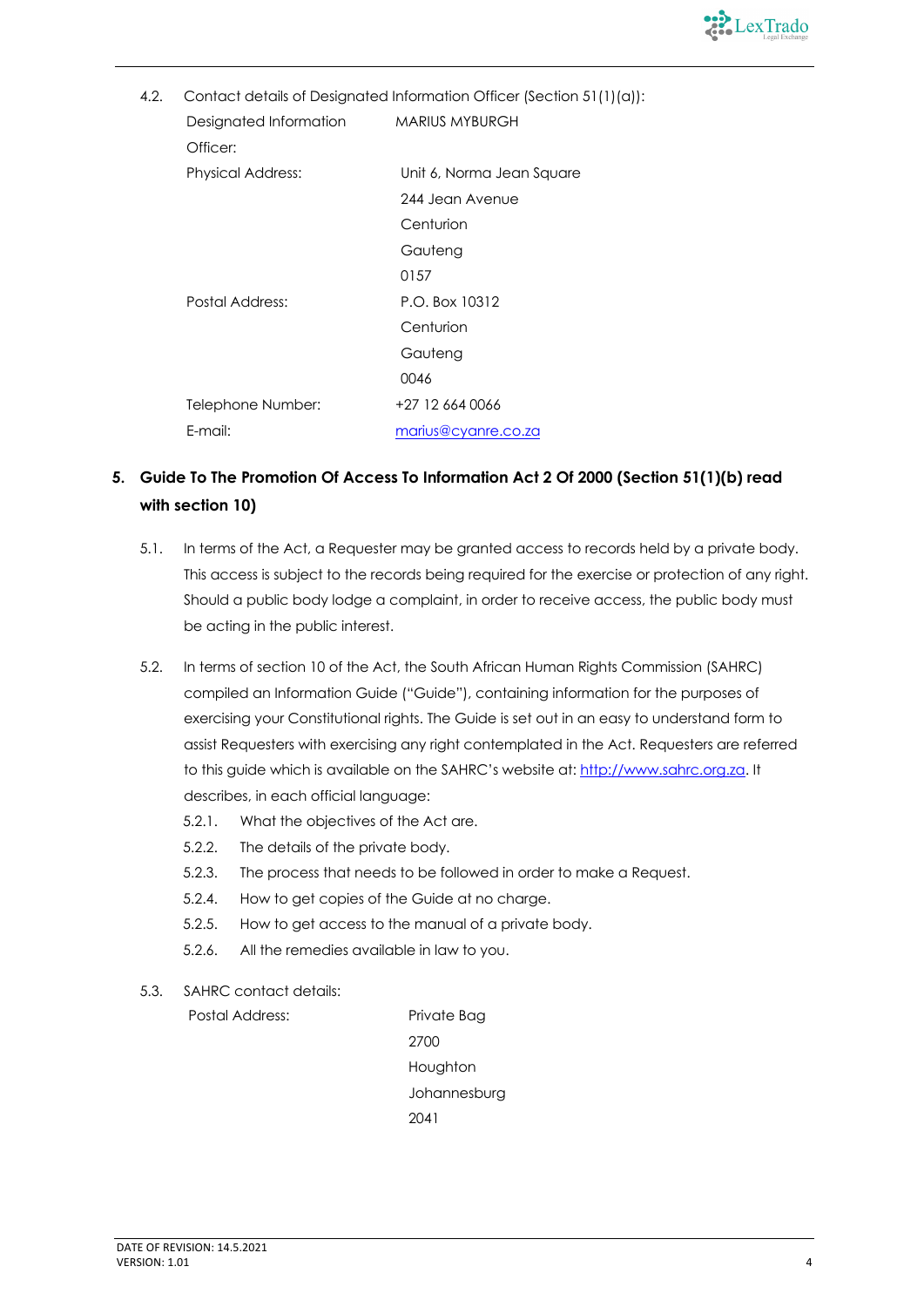

| <b>Physical Address:</b> | 2nd Floor                            |
|--------------------------|--------------------------------------|
|                          | <b>Braampark</b>                     |
|                          | Forum 3                              |
|                          | 33 Hoofd Street                      |
|                          | <b>Braamfontein</b>                  |
|                          | Johannesburg                         |
|                          | 2001                                 |
| Tel Number:              | +27 11 877 3600 (Switchboard)        |
|                          | +27 11 877 3750 (Gauteng Office)     |
|                          | +27 11 877 3803                      |
| Fax Number:              | +27 (0) 11 403 0668 (Gauteng Office) |
|                          | +27 (0) 11 403 0625                  |
| E-mail:                  | section51.paia@sahrc.org.za          |
| Website:                 | http://www.sahrc.org.za              |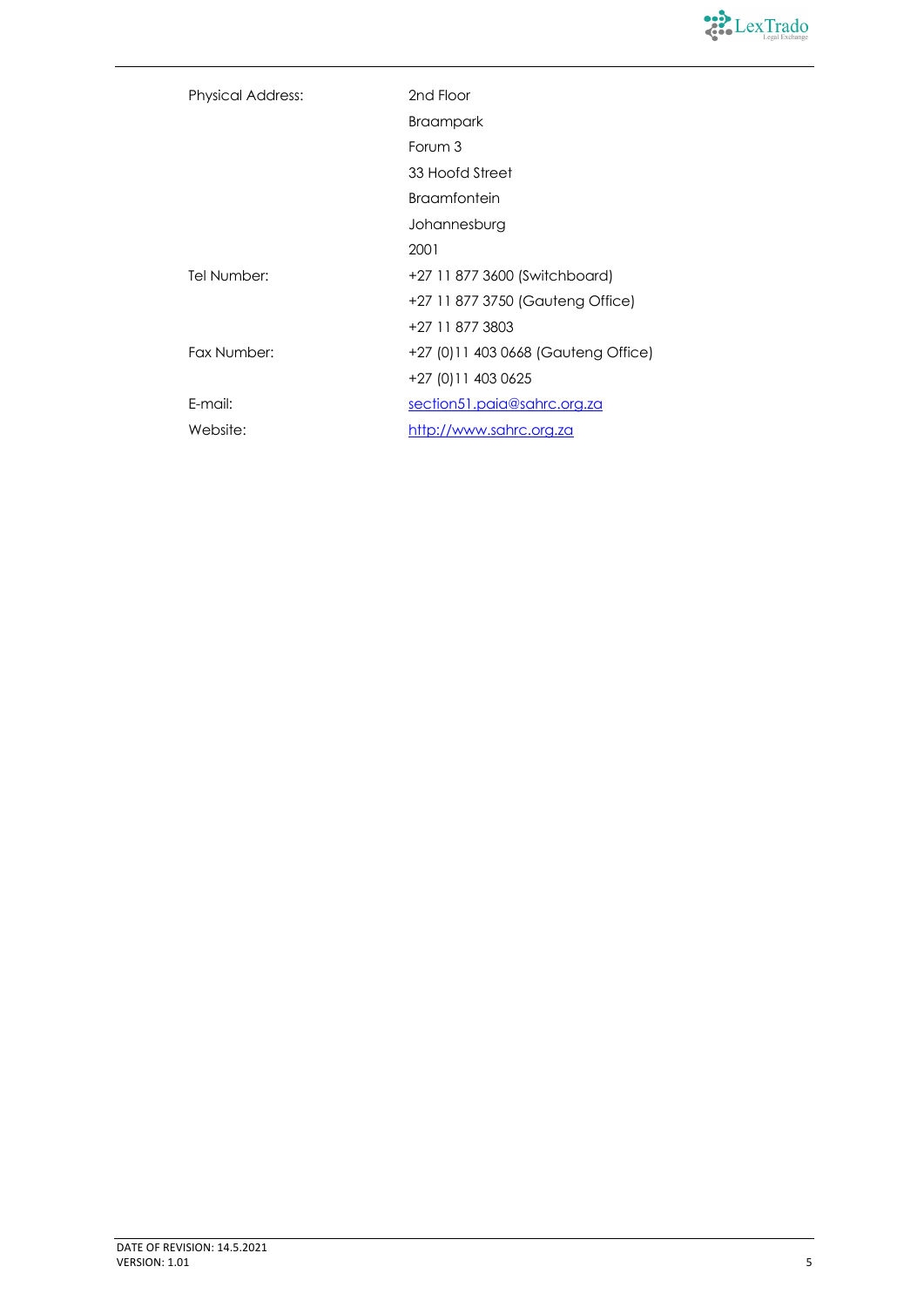

# **6. Automatic Disclosure - Categories Of Records Available Without Having To Request Access (Section 51(1)(c))**

Records that are automatically available to the public are:

- 6.1. All records of LexTrado lodged in terms of government requirements with various statutory bodies, including the Registrar of Companies, and the Registrar of Deeds.
- 6.2. All records in booklets, brochures, pamphlets, and magazines (if any) published by LexTrado or any of its agents or representatives for distribution to the public relating LexTrado services.
- 6.3. All records on LexTrado's website https://www.lextrado.co.za/.

# **7. Records Available In Terms Of Other Legislation (Section 5(1)(d))**

LexTrado is required to keep particular records, in terms of certain statutes. Insofar as may be applicable, LexTrado keeps records of information to the extent required in terms of the following legislation, as amended, and codes of best business practice:

- 7.1. Constitution of South Africa Act 108 of 1996 (https://www.gov.za/sites/default/files/images/a108-96.pdf)
- 7.2. Consumer Protection Act 68 of 2008 (https://www.gov.za/sites/default/files/gcis\_document/201409/321864670.pdf)
- 7.3. Corporate Laws Amendment Act 24 of 2006 (https://www.gov.za/sites/default/files/gcis\_document/201409/a24-060.pdf)
- 7.4. Electronic Communications & Transactions Act 25 of 2002 (https://www.gov.za/sites/default/files/gcis\_document/201409/a25-02.pdf)
- 7.5. Employment Equity Act 55 of 1998 (http://www.labour.gov.za/DocumentCenter/Acts/Employment%20Equity/Act%20- %20Employment%20Equity%201998.pdf)
- 7.6. Employment Equity Regulations of 2006 (https://www.gov.za/sites/default/files/gcis\_document/201409/32393733.pdf)
- 7.7. Financial Advisory and Intermediary Services Act 37 of 2002 (https://www.gov.za/sites/default/files/gcis\_document/201409/a37-020.pdf) .
- 7.8. Financial Intelligence Centre Act 38 of 2001(https://www.gov.za/sites/default/files/gcis\_document/201409/a38-010.pdf)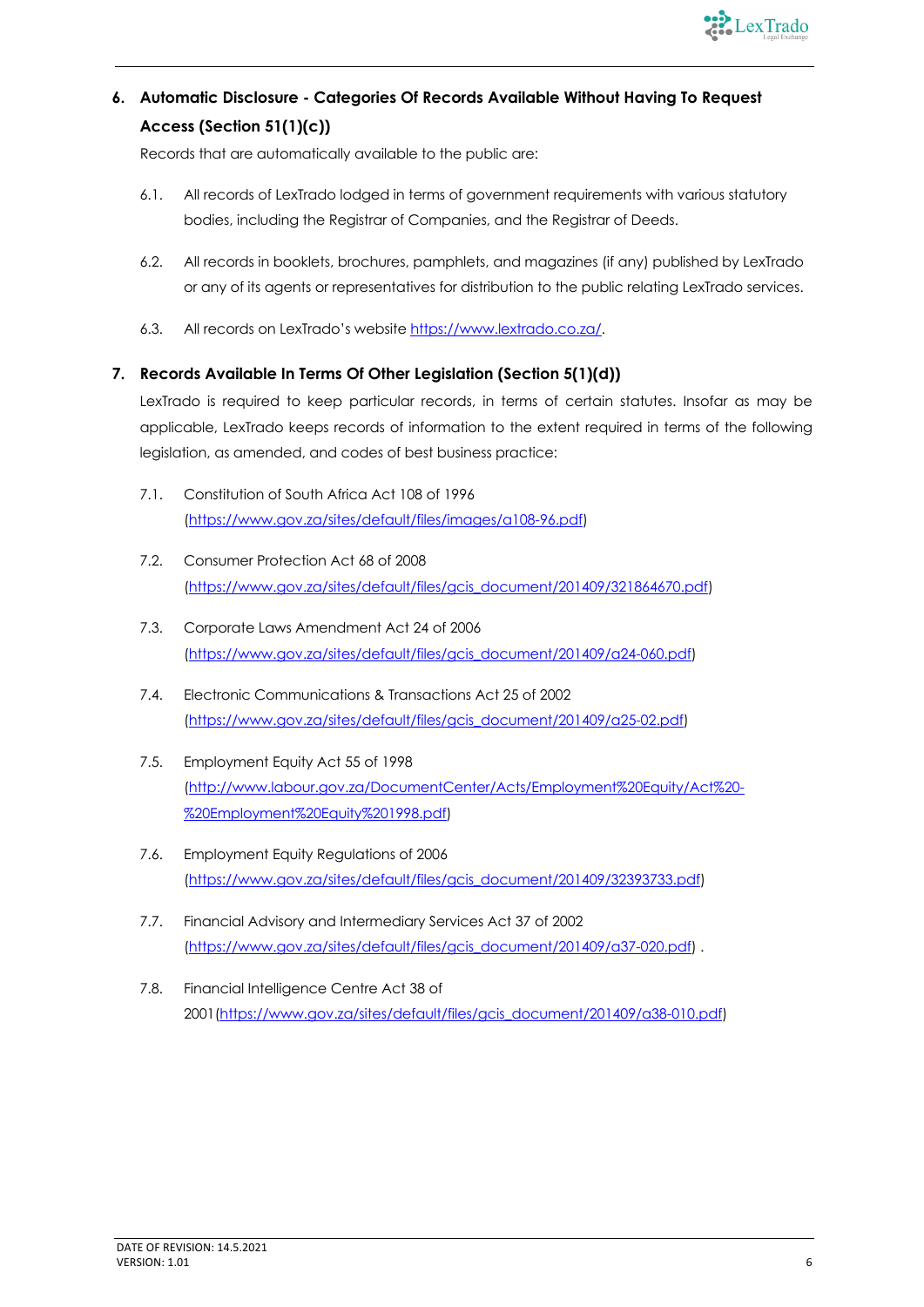

- 7.9. Income Tax Act 58 of 1962 (https://www.gov.za/sites/default/files/gcis\_document/201505/act-58-1962s.pdf)
- 7.10. King IV Report on Corporate Governance (https://cdn.ymaws.com/www.iodsa.co.za/resource/collection/684B68A7-B768-465C-8214- E3A007F15A5A/IoDSA\_King\_IV\_Report\_-\_WebVersion.pdf)
- 7.11. Labour Relations Act 66 of 1995 (https://www.gov.za/sites/default/files/gcis\_document/201409/act66- 1995labourrelations.pdf)
- 7.12. National Credit Act 34 of 2005 (https://www.justice.gov.za/mc/vnbp/act2005-034.pdf)
- 7.13. Prevention and Combating of Corruption Activities Act 12 of 2004 (https://www.gov.za/sites/default/files/gcis\_document/201409/a12-04.pdf)
- 7.14. Prevention of Organised Crime Act 121 of 1998 (https://www.gov.za/sites/default/files/gcis\_document/201409/a121-98.pdf)
- 7.15. Promotion of Access to Information Act 2 of 2000 (https://www.justice.gov.za/legislation/acts/2000-002.pdf)
- 7.16. Protected Disclosures Act 26 of 2000 (https://www.justice.gov.za/legislation/acts/2000-026.pdf)
- 7.17. Protection of Constitutional Democracy Aainst Terrorism and Related Activities Act 33 of 2004 (https://www.gov.za/sites/default/files/gcis\_document/201409/a33-04.pdf)
- 7.18. Protection of Personal Information Act 4 of 2013 (https://www.gov.za/sites/default/files/gcis\_document/201409/3706726- 11act4of2013protectionofpersonalinforcorrect.pdf)
- 7.19. Regulation of Interception of Communications and Provision of Communication-Related Information Act Revenue Laws Amendment Act 45 of 2003.
- 7.20. Skills Development Act 97 of 1998 (https://www.gov.za/sites/default/files/gcis\_document/201409/a97-98.pdf)
- 7.21. Skills Development Levies Act 9 of 1999 (https://www.gov.za/sites/default/files/gcis\_document/201409/a9-99.pdf)
- 7.22. Tax Administration Act 28 of 2011 (https://www.gov.za/sites/default/files/gcis\_document/201409/a282011.pdf)
- 7.23. Unemployment Contributions Act 4 of 2002 (https://www.gov.za/sites/default/files/gcis\_document/201409/a4-02.pdf)
- 7.24. Unemployment Insurance Act 63 of 2001 (https://www.gov.za/sites/default/files/gcis\_document/201409/a63-010.pdf)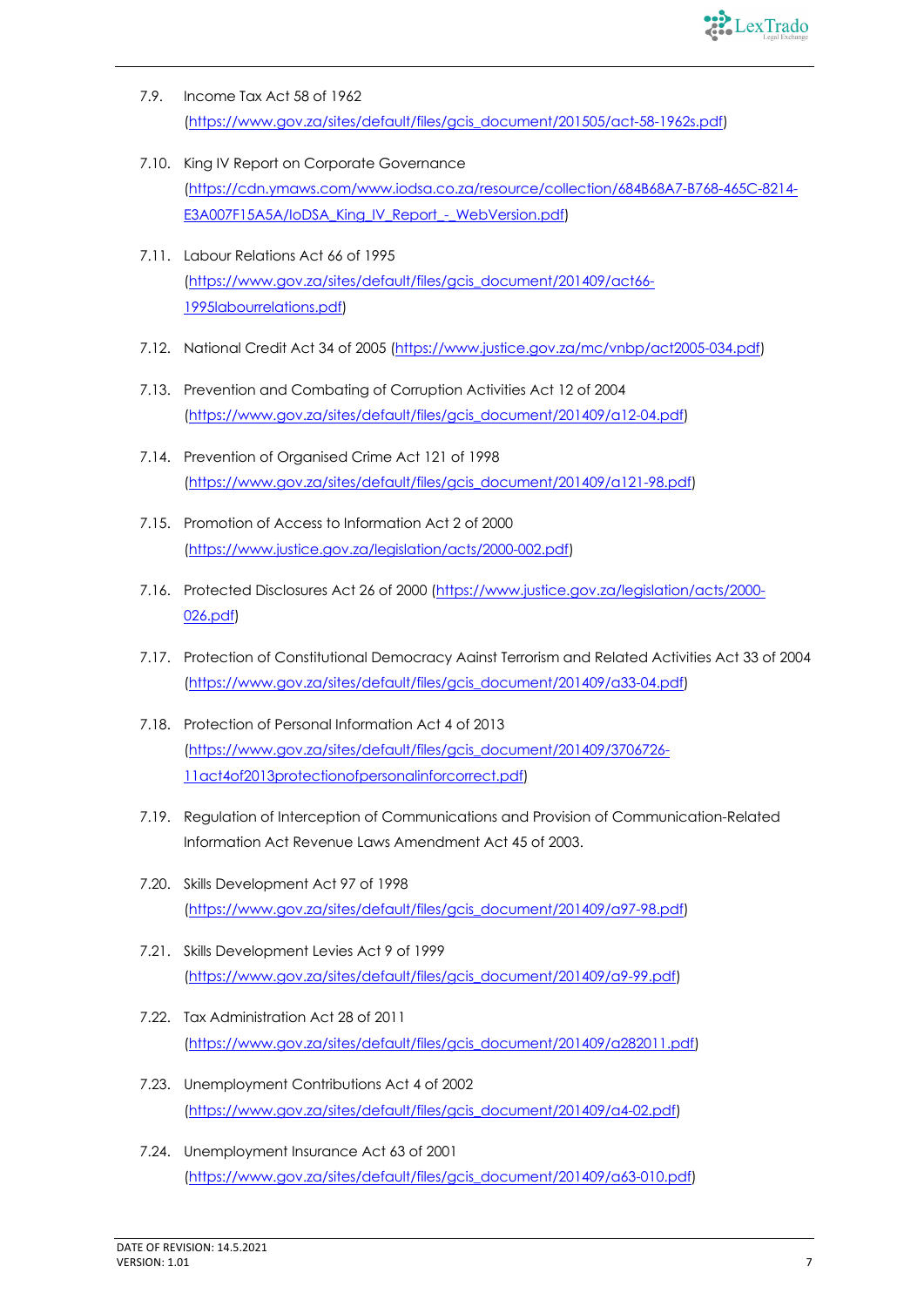

# 7.25. Value-Added Tax Act 89 of 1991

(https://www.gov.za/sites/default/files/gcis\_document/201505/act-89-1991s.pdf)

Information and records held by LexTrado in terms of any of the abovementioned legislation will be made available in terms of the provisions of the relevant legislation, but without prejudice to the provisions of the Promotion of Access to Information Act.

# **8. Types Of Records Held By LexTrado (Section 51(1)(e))**

LexTrado maintains records on the following categories and subject matters. **Please note** that recording a category or subject matter in this Manual does not imply that a Request for access to such records would be granted. All Requests for access will be evaluated on a case by case basis in accordance with the provisions of the Act. Please further note that the below listed records are not exhaustive.

- 8.1. Personnel Documents and Records.
	- 8.1.1. "*Personnel*" refers to any person who works for or provides services to or on behalf of the Company, and receives or is entitled to receive remuneration and any other person who assists in carrying out or conducting the business of the Company. This includes, without limitation, directors (executive and non-executive), all permanent, temporary and part-time staff, as well as contract workers.
	- 8.1.2. Personal information relating to past, present and prospective personnel. "Personal information", as defined in the Act means, information about an identifiable individual, including, but not limited to:
		- 8.1.2.1. information relating to race, gender, sex, pregnancy, marital status, national, ethnic or social origin, colour, sexual orientation, age, physical or mental health, well-being, disability, religion, conscience, belief, culture, language and birth of the individual;
		- 8.1.2.2. information relating to the education or the medical, criminal or employment history of the individual or information relating to financial transactions in which the individual has been involved;
		- 8.1.2.3. any identifying number, symbol or other particular assigned to the individual;
		- 8.1.2.4. the address, fingerprints or blood type of the individual;
		- 8.1.2.5. the personal opinions, views or preferences of the individual, except where they are about another individual or about a proposal for a grant, an award or a prize to be made to another individual;
		- 8.1.2.6. records provided by third parties relating to personnel;
		- 8.1.2.7. records relating to conditions of employment;
		- 8.1.2.8. records relating to personnel-related contracts and quasi-legal records;
		- 8.1.2.9. records containing the results of internal evaluations;
		- 8.1.2.10. correspondence relating to personnel;
		- 8.1.2.11. disciplinary records;
		- 8.1.2.12. records of salaries paid, other remuneration and benefits as they relate to al past, present and prospective personnel;
		- 8.1.2.13. SETA records;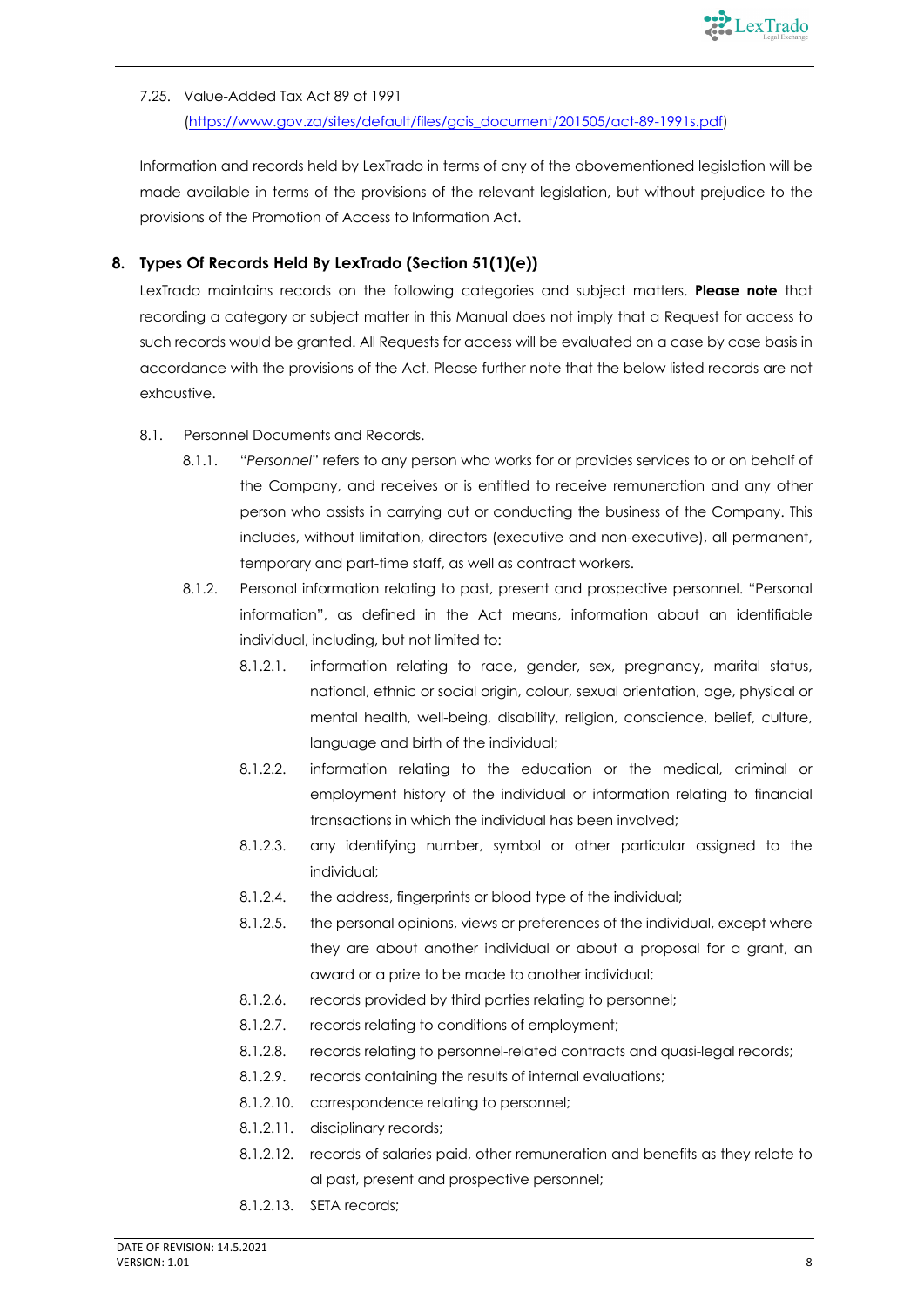

- 8.1.2.14. records embodying codes of conduct and policies and procedures relating to personnel;
- 8.1.2.15. leave records;
- 8.1.2.16. Pension Fund records;
- 8.1.2.17. Provident Fund records; and
- 8.1.2.18. IRP5's.
- 8.2. Client Related Records.
	- 8.2.1. A "client" refers to any natural or juristic entity that receives services from the Company. These records include but are not limited to:
		- 8.2.1.1. Records provided by clients in respect of their business and in terms of the contractual arrangements between the Company and clients.
		- 8.2.1.2. Records generated by or within the Company related to its clients, including transactional records.
		- 8.2.1.3. Records pertaining to third party information provided by clients.
		- 8.2.1.4. Records provided by third parties in the course of doing business with the Company.
- 8.3. Statutory Company Records/ Corporate Records.
	- 8.3.1. Minutes of executive and other decision making operational bodies.
	- 8.3.2. Documents of Incorporation.
	- 8.3.3. Memorandum and Articles of Association.
	- 8.3.4. Minutes of Board of Directors' Meetings and Board sub-committee Meetings.
	- 8.3.5. Share Register and other Statutory Registers.
	- 8.3.6. Delegations of authority.
	- 8.3.7. Other statutory documents of a legal and commercial nature.
- 8.4. Other Company Records.
	- 8.4.1. Documents relating to the operational, commercial and financial interests of the Company.
	- 8.4.2. Commercial and other legal contracts or agreements.
	- 8.4.3. Client and other data bases.
	- 8.4.4. Information on existing and past litigation.
	- 8.4.5. Trade Mark and Intellectual Property applications and information.
	- 8.4.6. Administrative Information.
	- 8.4.7. Licenses.
	- 8.4.8. Human Resources Information.
	- 8.4.9. Insurance Policies.
	- 8.4.10. Marketing records.
	- 8.4.11. Internal and external correspondence.
	- 8.4.12. Disaster recovery plans.
	- 8.4.13. Company product/ services records.
	- 8.4.14. Internal policies and procedures.
	- 8.4.15. Records held by officials of the Company.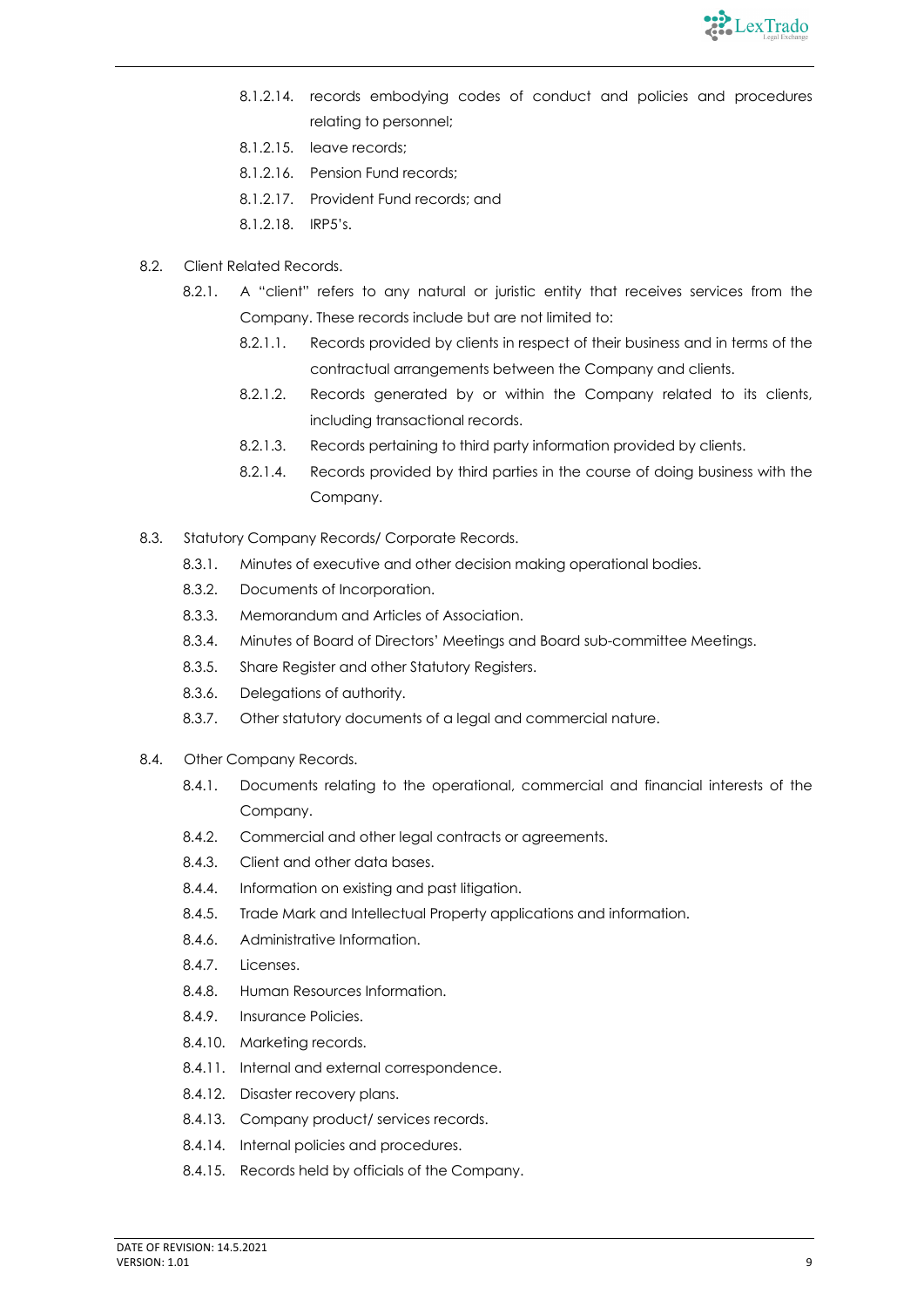

# **9. Other Information As May Be Prescribed (Section 51(1)(f))**

The Company may possess records pertaining to other parties, including without limitation contractors, suppliers, subsidiary/ holding/ sister companies, joint venture companies and service providers. Alternatively, such other companies may possess records that can be said to belong to the Company.

- 9.1. These records include but are not limited to:
	- 9.1.1. Personnel, customer or private records which are held by another party as opposed to the records held by the Company.
	- 9.1.2. Records held by the Company pertaining to other parties, including but not limited to, financial, commercial, operational and legal records, contractual records, correspondence, records provided by the other party, and records provided by thirdparties about contractors/ suppliers.

# **10. Steps To Consider Before Submitting A Request**

The following steps must be considered before submitting a Request:

- 10.1. Step 1: The purpose of the information that the Requester Requests.
	- 10.1.1. Please note that Section 7(1) states that:
		- "This Act does not apply to a record of a public body or a private body if –
		- (a) that record is Requested for the purpose of criminal or civil proceedings;
		- (b) so Requested after the commencement of such criminal or civil proceedings, as the case may be; and
		- (c) the production of or access to that records for the purpose referred to in Paragraph (a) is provided for in any other law".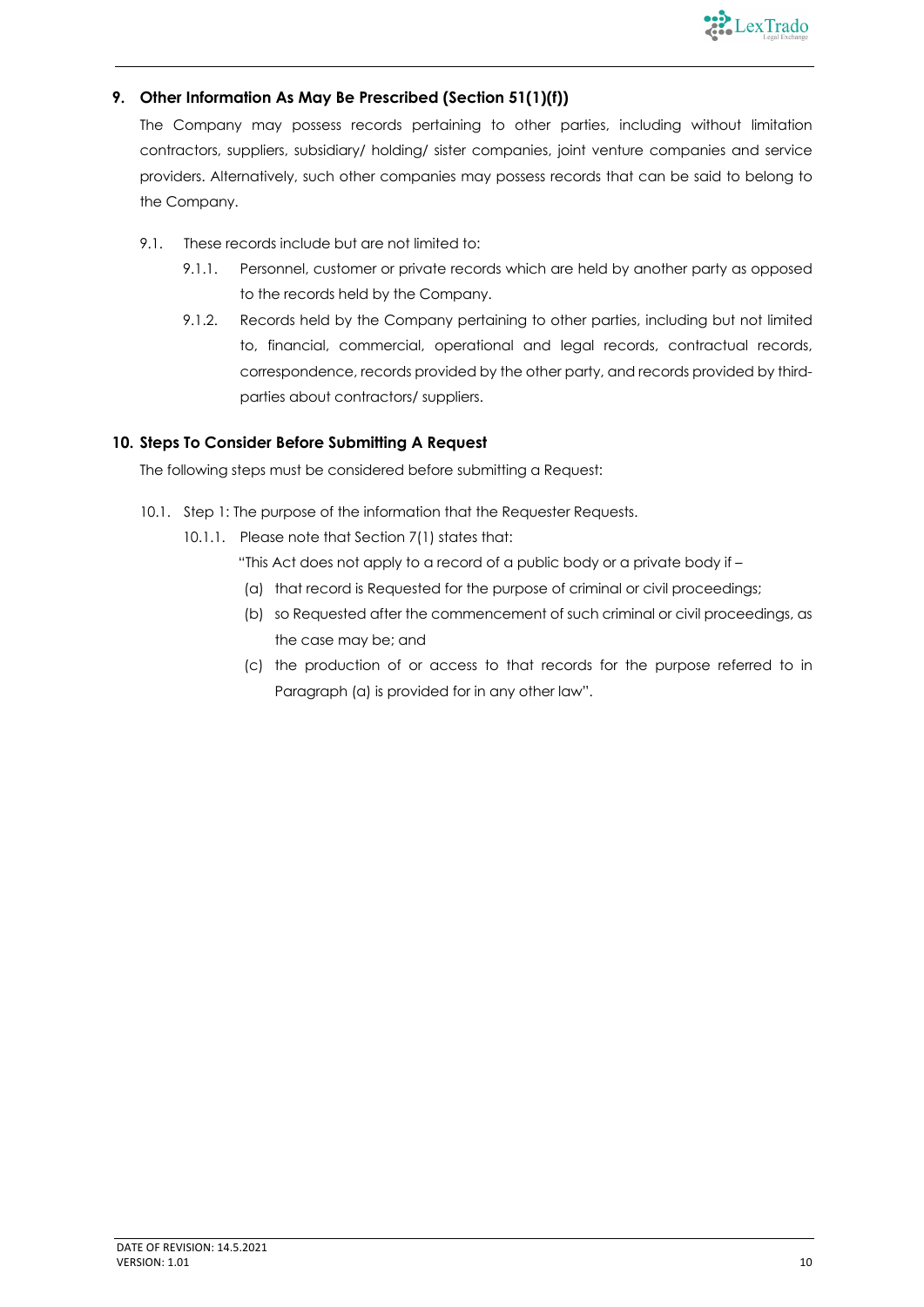

- 10.1.2. If Section 7(1) applies, the Requester may not bring a Request in terms of this Act. The Requester must use the rules and procedures for discovery of information of the relevant legal forum and proceedings that he/ she is involved in.
- 10.1.3. LexTrado reserves the right to claim all expenses and other damages incurred as a result of a Requester submitting a Request in contravention of Section 7(1).
- 10.2. Step 2: Does the information Requested exist in the form of a record?
	- 10.2.1. The Act only applies to documents that are in existence at the time of receiving the Request.
	- 10.2.2. The Act does not compel anyone to create a record which is not yet in existence at the time the Request is made.
- 10.3. Step 3: Is the document in the possession or under the control of LexTrado?
	- 10.3.1. The Act provides that the Requested record must be in LexTrado's possession or under its control. If the document is not in LexTrado's possession, the Requester must Request the record from the party under whose possession or control it is.

# **11. Access: Procedure, Availability And Prescribed Fees**

- 11.1. How to Request a Record (Section 53):
	- 11.1.1. Requests for access to Records must be made to the Information Officer on the prescribed form (Annexure 1). The prescribed form is also available on the website of the South African Human Rights Commission at www.sahrc.org.za.
	- 11.1.2. Failure to make use of the prescribed form could result in your Request being refused or delayed.
	- 11.1.3. Address your Request to the Head of the Company (CEO) or the Information Officer at the address, fax number or electronic mail address referred to in 4 above.
	- 11.1.4. A Request for access to a Record must be accompanied by payment of an initial non-refundable Request fee of **R57.50** (inclusive of VAT). This fee is not applicable to personal Requests, i.e. individual seeking access to Records pertaining to him/ herself. The Act sets out further fees which could be applicable to your Request. These fees are available under Annexure 2.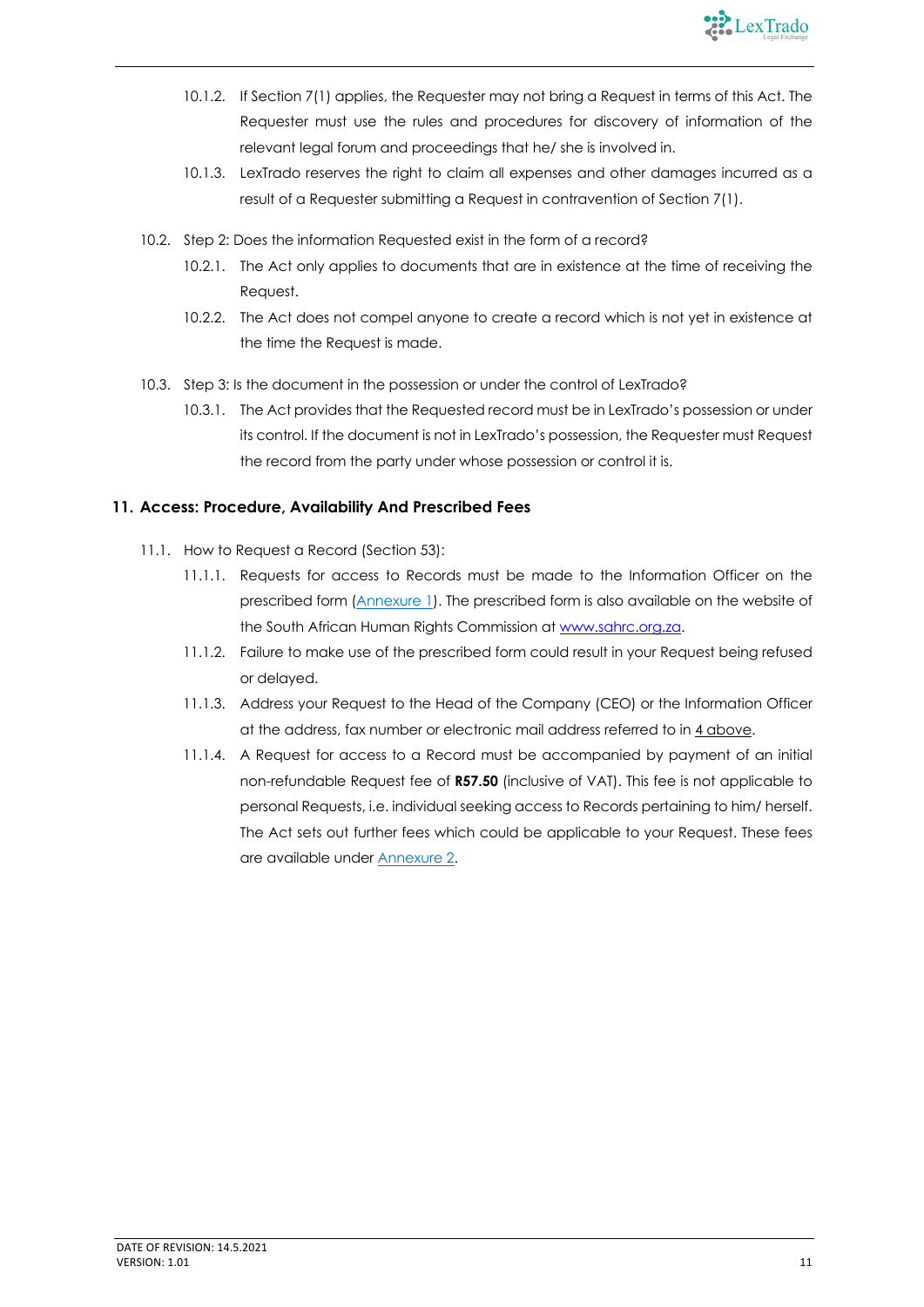

- 11.1.5. Should the Information Officer be of the opinion that fulfilment of the Request will require more time than the prescribe hours, the Requester will be informed to pay a deposit, of no more than a third of the above Request fee. In the event that the Request is denied, the deposit will be refunded to the Requester.
- 11.1.6. The Requester must provide sufficient detail on the Request Form to enable the Information Officer to clearly identify:
	- 11.1.6.1. The record(s) Requested.
	- 11.1.6.2. The Requester (positive proof of identification).
	- 11.1.6.3. The format of access required:
		- i. the postal address and fax number of the Requester in the Republic; and
		- ii. if the Requester wishes to be informed of the decision in any manner (in addition to written), the manner and particulars thereof.
- 11.1.7. Access is not automatic. The Requester must therefore identify the right he/ she is seeking to exercise or protect and provide an explanation as to why the Requested Record is required for the exercise or protection of that right.
- 11.1.8. If a Request is made on behalf of a person, the Requester must then submit proof, to the satisfaction of the Information Officer, of his/ her authority to make the Request. Failure to do so will result in the Request being rejected.
- 11.2. Decision on Request (Section 56):
	- 11.2.1. The Requester will be notified, within 30 (thirty) days, in the manner indicated by him/ her of the outcome of his/ her Request, alternatively whether an extension not exceeding 30 (thirty) days is required to deal with the Request.
	- 11.2.2. If the Request for access is granted, a further access fee must be paid for the reproduction, the search and preparation of the Records as well as for any time that has exceeded the prescribed hours to search and prepare the Record for disclosure. Access will be withheld until the Requester has made payment of the applicable fee(s).
	- 11.2.3. If the Request for access is refused, reasons for the refusal will be provided and the Requester will be advised that he/ she may lodge an application with a court against the refusal of the Request, as well as the procedure for lodging the application.
	- 11.2.4. The main grounds for refusal of a Request relates to:
		- 11.2.4.1. the unreasonable disclosure of personal information about a third-party, including a deceased person (subject to section 63(2) of the Act);
		- 11.2.4.2. disclosure that could reasonably be expected to endanger the life or physical safety of an individual;
		- 11.2.4.3. the disclosure that would likely prejudice or impair, inter alia
			- i. the security of a building, structure or system, including but not limited to, a computer or communication system;
			- ii. a means of transport; or
			- iii. any other property;
		- 11.2.4.4. mandatory protection of the privacy of a third-party who is a natural person, which would involve unreasonable disclosure of personal information of that natural person;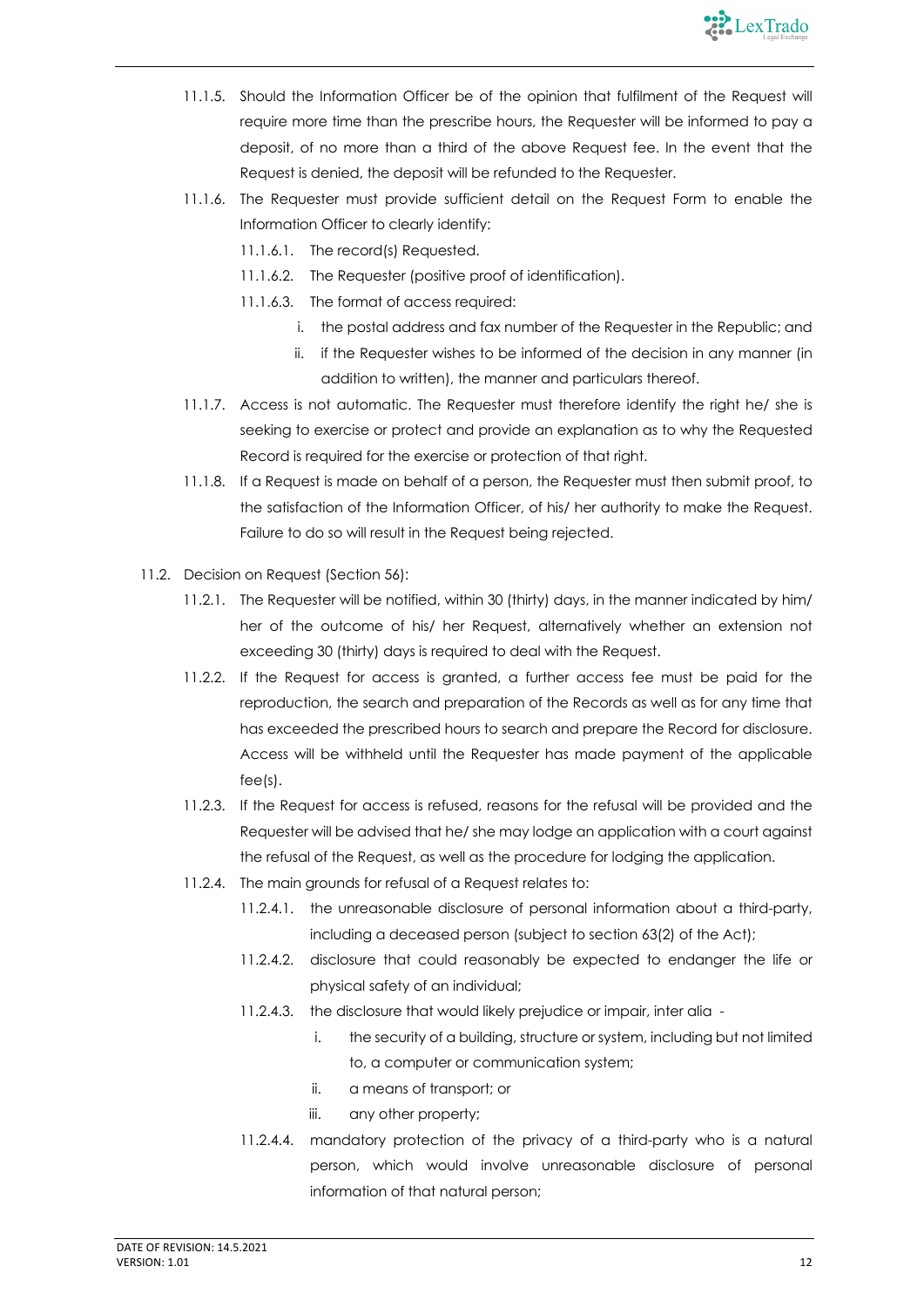

- 11.2.4.5. mandatory protection of commercial information of a third-party, if the record contains:
	- i. trade secrets of that third-party;
	- ii. financial, commercial, scientific or technical information which disclosure could likely cause harm to the financial or commercial interest of that third-party; or
	- iii. information disclosed in confidence by a third-party to LexTrado, if the disclosure could put that third-party at a disadvantage in negotiations or commercial competition;
- 11.2.4.6. mandatory protection of confidential information of third-parties if it is protected in terms of any agreement;
- 11.2.4.7. mandatory protection of the safety of individuals and the protection of property;
- 11.2.4.8. mandatory protection of records which would be regarded as privileged in legal proceedings;
- 11.2.4.9. commercial activities of LexTrado, which may include:
	- i. trade secrets of LexTrado;
	- ii. financial, commercial, scientific or technical information which disclosure could likely cause harm to the financial or commercial interest of LexTrado;
	- iii. information which, if disclosed could put LexTrado at a disadvantage in negotiations or commercial competition;
	- iv. a computer programme which is owned by LexTrado and which is protected by copyright; or
	- v. the research information of LexTrado or a third-party, if its disclosure would disclose the identity of LexTrado, the researcher or the subject matter and would place the research at a serious disadvantage; or
- 11.2.4.10. requests for information which is clearly frivolous or vexations, or which involve unreasonable diversion of resources.
- 11.2.5. The Requester may lodge an internal appeal or an application to court against the tender or payment of the Request fee.
- 11.3. Records that cannot be found or that are lost:
	- 11.3.1. If all reasonable steps have taken to find a Requested record, and there are reasonable grounds to believe the record is in LexTrado's possession but cannot be found or does not exist, LexTrado's Information Officer will notify the Requester, by way of affidavit or affirmation as prescribed by the Act, that it is not possible to give access to the Requested record.
	- 11.3.2. If, after notice is given as per 11.3.1 above, the record is found, the Requester concerned must be given access to the record, unless access is refused on any of the refusal grounds provided for in the Act.
- 11.4. Remedies Available when a Request is Refused:
	- 11.4.1. LexTrado does not have an internal appeal procedure.
	- 11.4.2. Any decision made by the Information Officer is final.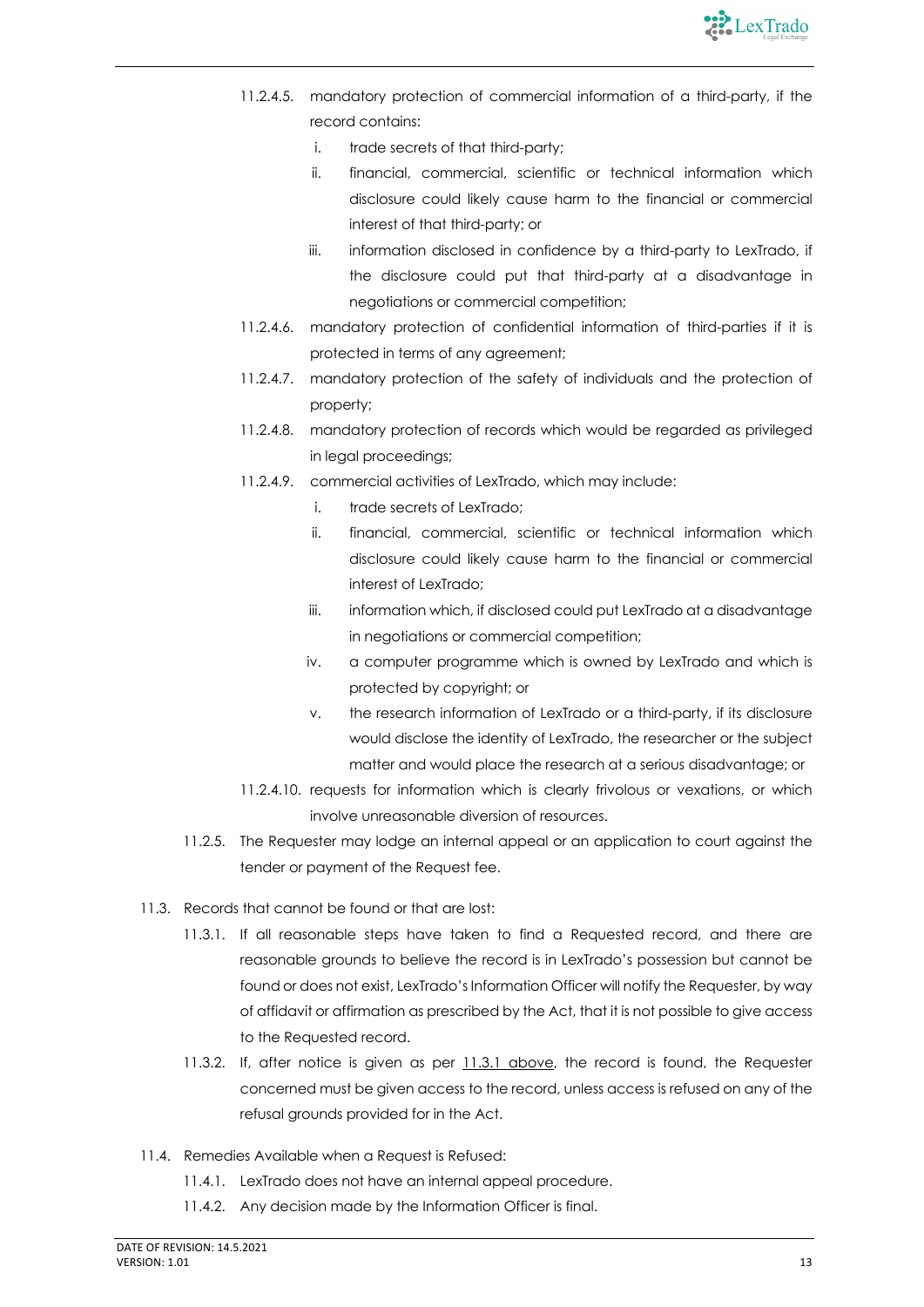

- 11.4.3. Should the Requester not be satisfied, the Requester should exercise the external remedies provided for in the Act.
- 11.5. Limitation of Liability:
	- 11.5.1. LexTrado is relieved from liability and shall have no duty whatsoever in relation to:
		- 11.5.1.1. the integrity or accuracy of the information Requested;
		- 11.5.1.2. any delay associated with the delivery except to comply with the procedures stipulated herein; and/ or
		- 11.5.1.3. that the information Requested will conform with the requirements of the Requester except that it should correspond with the title and description provided by the Requester.

# **12. Availability**

- 12.1. This manual is available on the LexTrado website, https://www.lextrado.co.za/, alternatively at: Unit 6 Norma Jean Square, 244 Jean Avenue, Centurion, Gauteng, 0157, during office hours: 08:00 - 17:00, Monday to Friday, excluding Public Holidays and Weekends in the Republic of South Africa.
- 12.2. Fees:

The fees payable in respect of access to Records are attached as Annexure 2.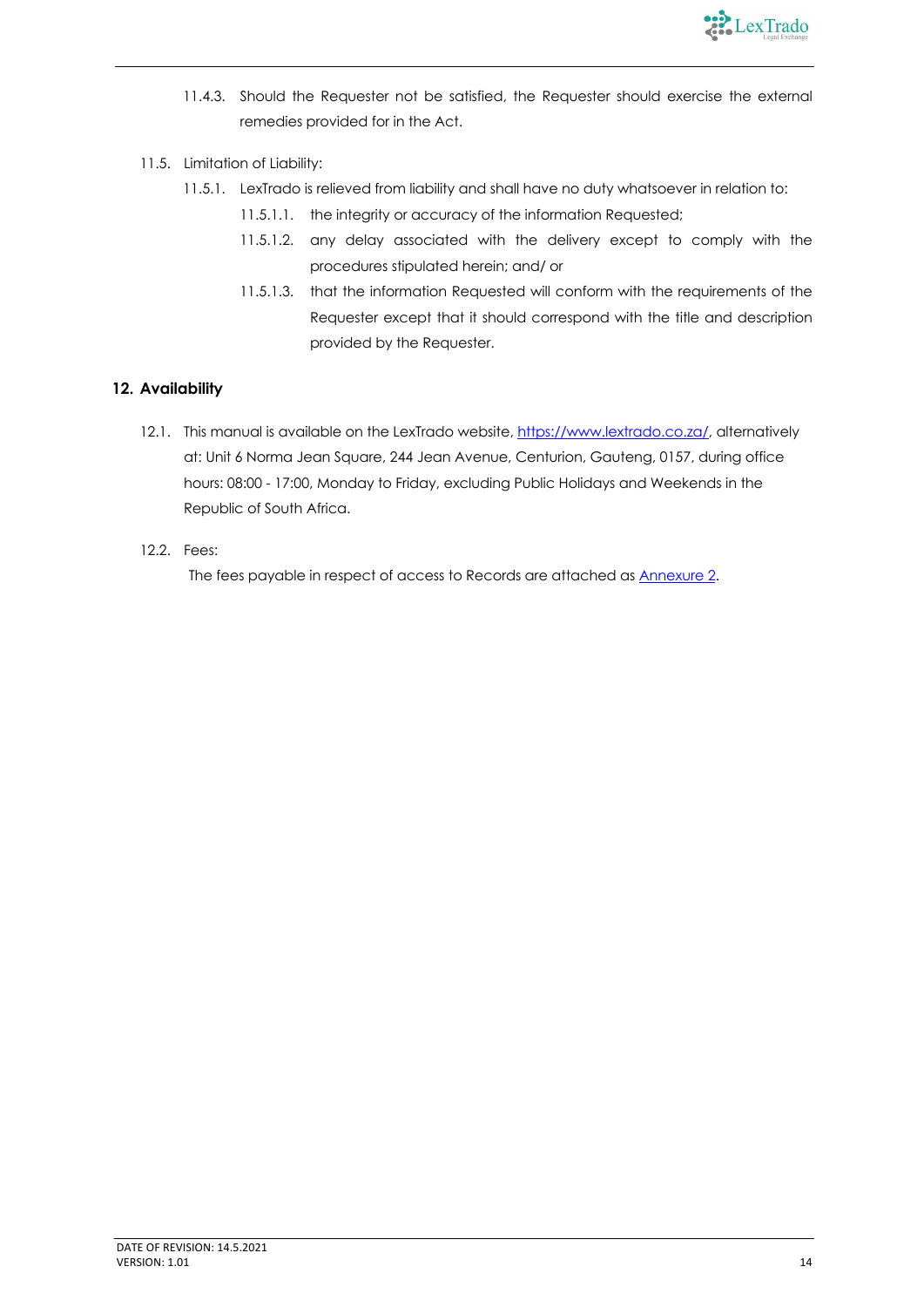

# **ANNEXURE 1: FORM C**

# **Request For Access To Record Of Private Body**

(Section 53(1) of the Promotion of Access to Information Act, 2000 (Act No. 2 of 2000)) [Regulation 10]

# **1. Particulars Of Private Body**

#### **2. Particulars Of Person Requesting Access To The Record**

The particulars of the person who Requests access to the Record must be given below. The address and/ or fax number in the Republic to which the information is to be sent must be given.

Proof of the capacity in which the Request is made, if applicable, must be attached.

#### 2.1. Full Names and Surname:

#### 2.2. Identity Number:

# 2.3. Postal Address:

| Telephone<br>Number: |
|----------------------|
| Fax Number:          |
| E-mail<br>Address:   |
|                      |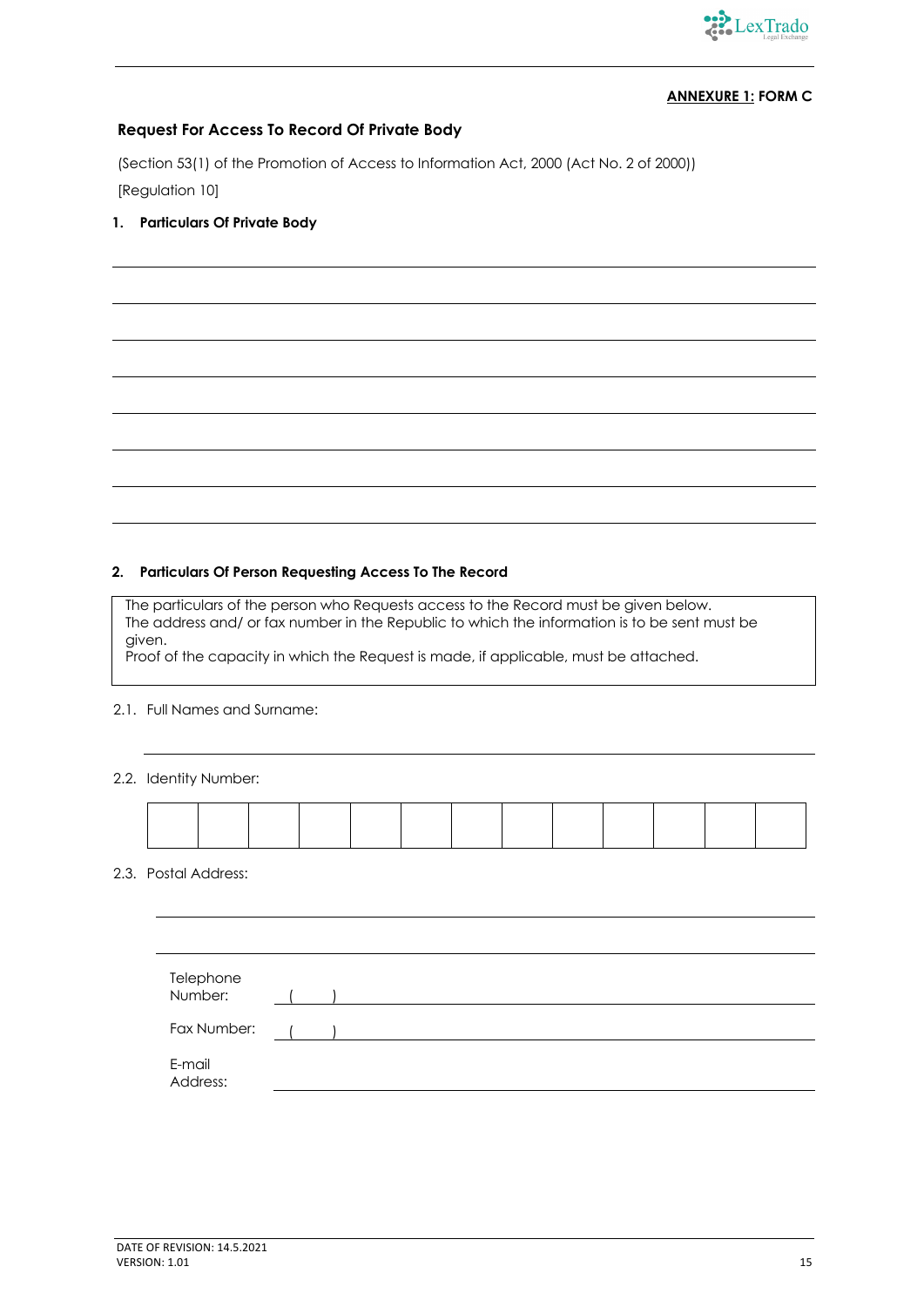

2.4. Capacity in which Request is made, when made on behalf of another person (Please attach any proof of your capacity, if available):

#### **3. Particulars Of Person On Whose Behalf Request Is Made**

This section must be completed ONLY if a Request for information is made on behalf of another person.

- 3.1. Full Names and Surname:
- 3.2. Identity Number:

#### 3.3. Particulars of Record:

Provide full particulars of the Record to which access is Requested, including the reference number if that is known to you, to enable the Record to be located. If the provided space is inadequate, please continue on a separate folio and attach it to this form. The Requester must sign all the additional folios.

3.4. Description of the Record or relevant part of the Record:

- 3.5. Reference number, if available:
- 3.6. Any further particulars of the Record: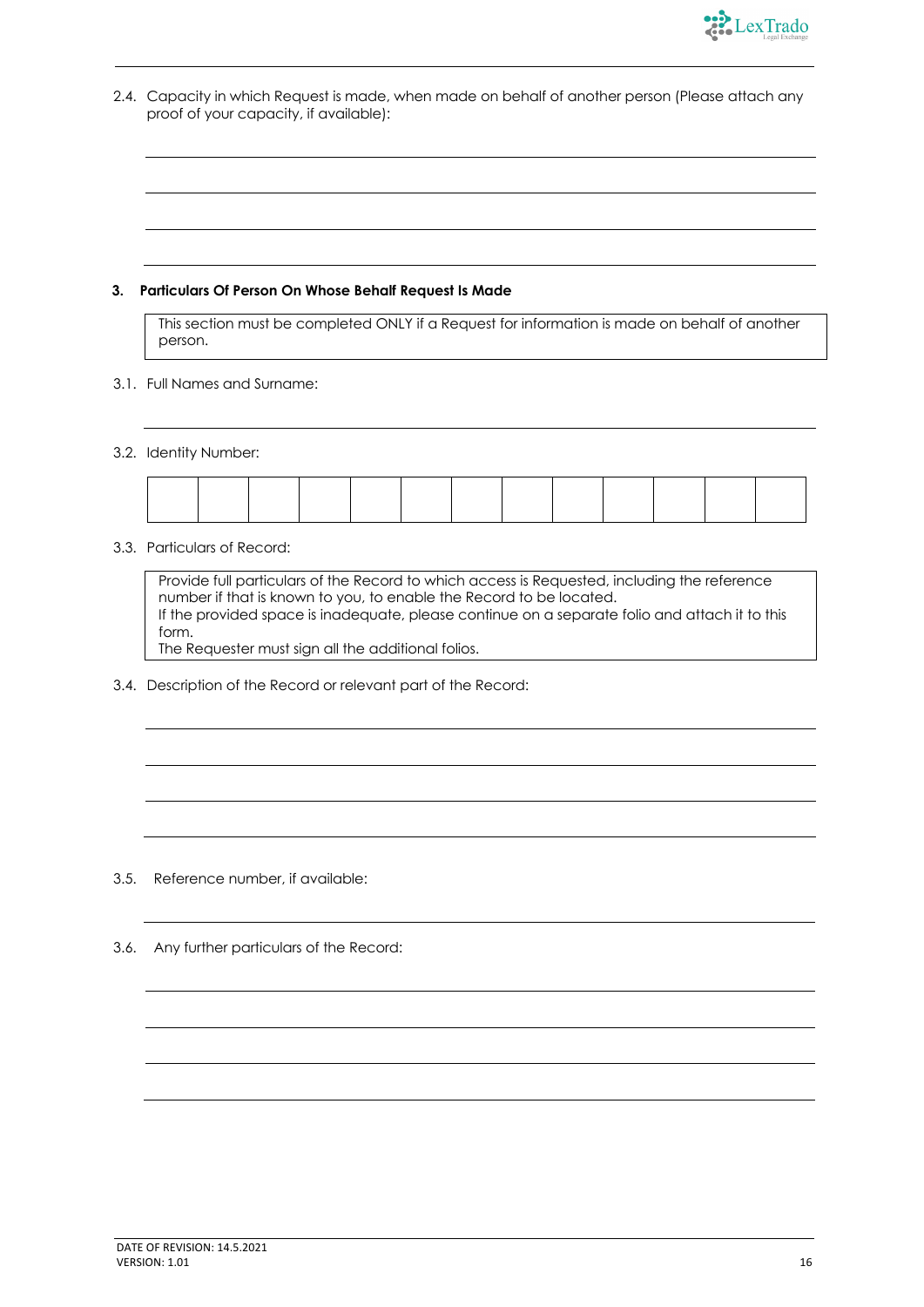

#### **4. Fees**

A Request for access to a Record, other than a Record containing personal information about you, will be processed only after a Request fee has been paid. You will be notified of the amount payable as the Request fee. The fee payable for access to a Record depends on the form in which access is required and the

reasonable time required to search for and prepare a Record.

If you qualify for exemption of the payment of any fee, please state the reason for exemption.

#### 4.1. Reason for exemption of payment of the fee (if any):

#### **5. Form Of Access To Record**

| If you are prevented by a disability to read, view or listen to the Record in the form of access<br>provided for in 1 to 4 hereunder, state your disability and indicate in which form the Record is<br>required. |                                                                                                                                                                                                                                                                                                                                                                                                                 |  |                                   |  |  |            |                              |                                                                                            |
|-------------------------------------------------------------------------------------------------------------------------------------------------------------------------------------------------------------------|-----------------------------------------------------------------------------------------------------------------------------------------------------------------------------------------------------------------------------------------------------------------------------------------------------------------------------------------------------------------------------------------------------------------|--|-----------------------------------|--|--|------------|------------------------------|--------------------------------------------------------------------------------------------|
| Disability:                                                                                                                                                                                                       |                                                                                                                                                                                                                                                                                                                                                                                                                 |  | Form in which Record is required: |  |  |            |                              |                                                                                            |
|                                                                                                                                                                                                                   | Mark the appropriate box with an X.                                                                                                                                                                                                                                                                                                                                                                             |  |                                   |  |  |            |                              |                                                                                            |
|                                                                                                                                                                                                                   | NOTES:<br>Compliance with your Request in the specified form may depend on the form in which the<br>Record is available.<br>Access in the form Requested may be refused in certain circumstances. In such a case you will<br>be informed if access will be granted in another form.<br>The fee payable for access to the Record, if any, will be determined partly by the form in which<br>access is Requested. |  |                                   |  |  |            |                              |                                                                                            |
|                                                                                                                                                                                                                   | If the Record is in written or printed form:                                                                                                                                                                                                                                                                                                                                                                    |  |                                   |  |  |            |                              |                                                                                            |
|                                                                                                                                                                                                                   | Copy of Record*                                                                                                                                                                                                                                                                                                                                                                                                 |  |                                   |  |  |            | Inspection of Record         |                                                                                            |
| $etc.$ :                                                                                                                                                                                                          | If Record consists of visual images                                                                                                                                                                                                                                                                                                                                                                             |  |                                   |  |  |            |                              | (This includes photographs, slides, video recordings, computer-generated images, sketches, |
|                                                                                                                                                                                                                   | View<br>the<br>images                                                                                                                                                                                                                                                                                                                                                                                           |  | Copy of the images*               |  |  |            | Transcription of the images* |                                                                                            |
|                                                                                                                                                                                                                   | If Records consists of Records, words or information which can be reproduced in sound:                                                                                                                                                                                                                                                                                                                          |  |                                   |  |  |            |                              |                                                                                            |
|                                                                                                                                                                                                                   | Transcription of soundtrack*<br>Listen to the soundtrack (Audio cassette)<br>(Written or printed)                                                                                                                                                                                                                                                                                                               |  |                                   |  |  |            |                              |                                                                                            |
|                                                                                                                                                                                                                   | If Record is held on computer or in an electronic or machine - readable form:                                                                                                                                                                                                                                                                                                                                   |  |                                   |  |  |            |                              |                                                                                            |
|                                                                                                                                                                                                                   | Printed copy of<br>Printed<br>of<br>Copy in computer readable<br>CODY<br>information derived from<br>Record*<br>form* (USB drive or compact<br>the Record*<br>disc)                                                                                                                                                                                                                                             |  |                                   |  |  |            |                              |                                                                                            |
|                                                                                                                                                                                                                   | If you Requested a copy or transcription of a Record<br>(above), do you wish the copy or transcription to be posted                                                                                                                                                                                                                                                                                             |  |                                   |  |  | <b>YES</b> |                              | <b>NO</b>                                                                                  |
|                                                                                                                                                                                                                   | to you?<br>Postage is payable.                                                                                                                                                                                                                                                                                                                                                                                  |  |                                   |  |  |            |                              |                                                                                            |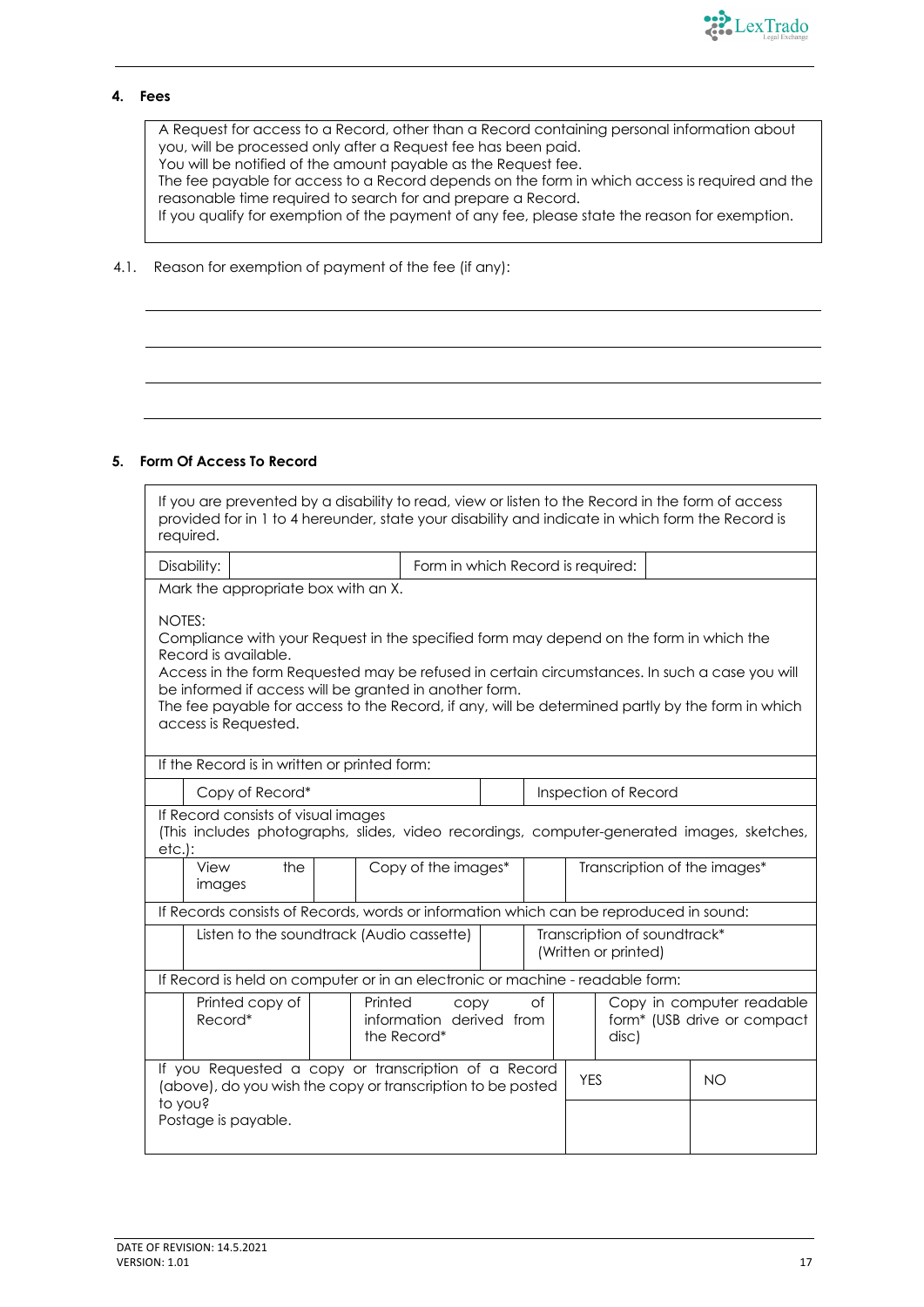

#### **6. Particulars Of Right To Be Exercised Or Protected**

If the space is inadequate, please continue on a separate folio and attach it to this form. The Requester must sign all the additional folios.

6.1. Indicate which right is to be exercised or protected:

6.2. Explain why the Requested Record is required for the exercising or protection of the aforementioned right:

**7.** Notice of decision regarding Request for access

You will be notified in writing whether your Request has been approved/ denied. If you wish to be informed in another manner, please specify the manner and provide the necessary particulars to enable compliance with your Request.

7.1. How would you prefer to be informed of the decision regarding your Request for access to the Record?

Signed at \_\_\_\_\_\_\_\_\_\_\_\_\_\_\_\_\_\_\_\_\_\_\_\_\_\_\_\_\_\_ this\_\_\_\_\_\_\_\_\_\_ day of \_\_\_\_\_\_\_\_\_\_\_\_\_\_\_\_\_\_\_\_\_\_\_\_\_\_\_ 20 \_\_\_\_\_\_

SIGNATURE OF REQUESTER / PERSON ON WHOSE BEHALF REQUEST IS MADE